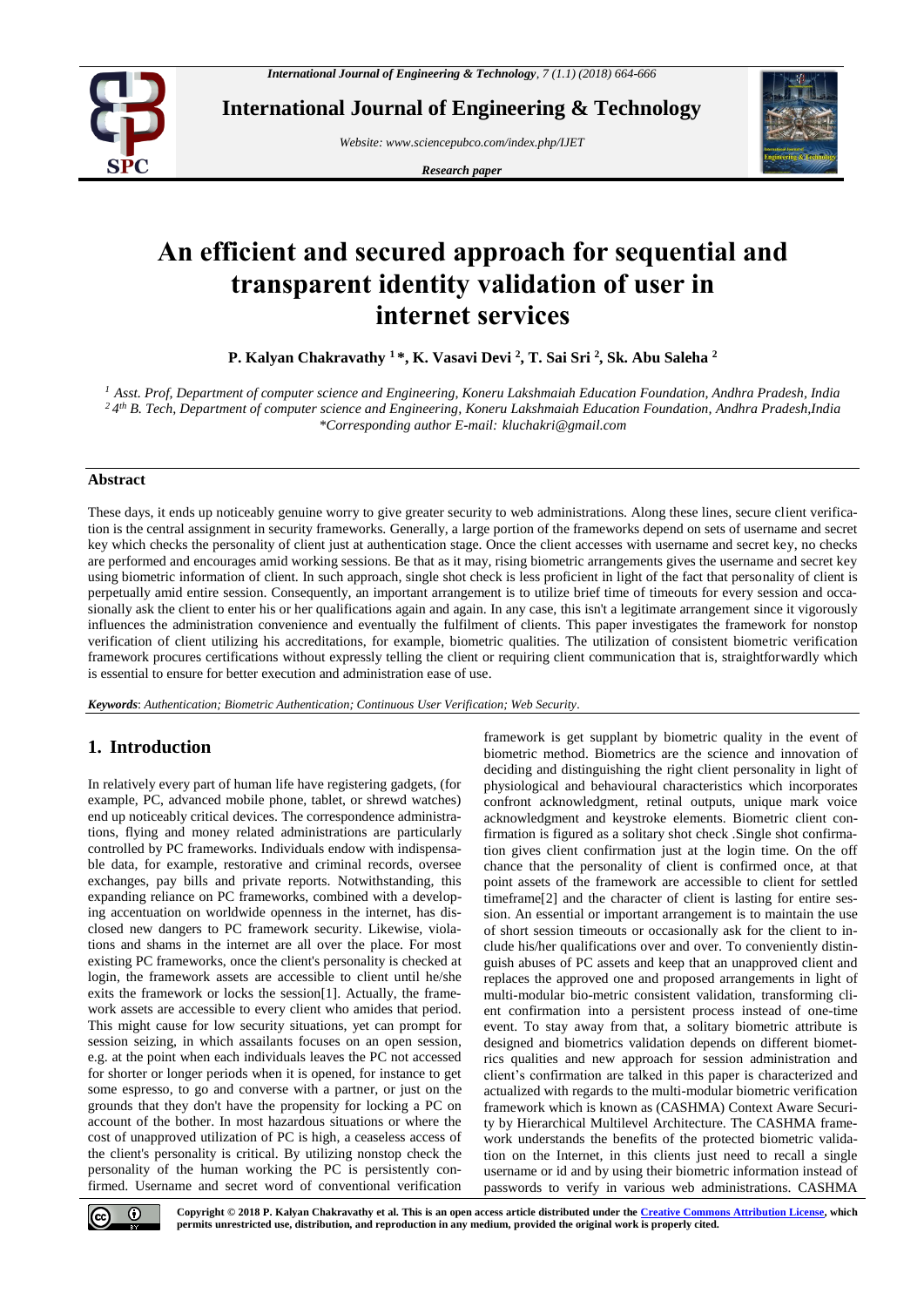work safely with any sort of web benefit for instance web based managing an account, military zones, and air terminal zone which require high security administrations [3-7].

## **2. Literature survey**

The prologue to the security problems and its worry is portrayed in earlier area. In this paper, we have contemplated before investigate papers and identified the ordinary confirmation frameworks which presents the single time verifications of the client. The classifications of the authentication and security frameworks rely upon quality of assault and they are grouped into solid and feeble. The compressing investigations of prior research is as per the following:

- 1) The Primary approach is the information based character for verification of client includes is watchword id is the thing which you know and password contains single word, Personal Identification Number otherwise known as PIN, Phrases which can be saved mystery for confirmation. Yet, this approach which is Knowledge based personality does not offer any great arrangement, it can be looked or figured out by an aggressor and security against revocation [6] is not presented.
- 2) The Secondary approach is based on the character which is known as question based for verification or authentication of client which includes what you have is token; Token means a physical gadget which gives confirmation that tokens can be secured, get to token, stockpiling gadgets including the passwords, for example, bank cards [6] or brilliant card. The primary weakness is that the Identity token can be lost or stolen which bother and cost.
- 3) The Third most or the last approach is ID based confirmation for validation of client it considers your identity, which is just biometric. For example, figure print ID, confront acknowledgment, voice acknowledgment and mark or eye examine give more grounded resistance against assault. Knowledge based Contrasting and protest/element based ID based confirmation gives advantaged in the security level.

## **3. The cashma architecture**

The CASHMA architecture using Hierarchical Multilevel Architectures gives Context-Aware Security. This framework is used for securing biometric validation on the web. CASHMA works safely with any sorts of web benefits and in incorporating administrations with high level of security requests as web based by keeping money administrations. Contingent upon necessities of the proprietor of the web benefit the CASHMA confirmation benefit supplant the customary validation benefit and the preferences.



**Fig. 1:** Overall View of CASHMA Architecture.

The framework engineering is comprising of the benefits of the CASHMA confirmation, the web administrations and the customers, they are associated through correspondence channels. Fig. 1 shows the consistent verification framework to the web benefits. The validation server, which collaborates with the computational servers, customers who performs correlations of biometric information for check of the clients, and databases of formats which contains the biometric layouts of the clients (that are required for client confirmation or check reason). The web benefit requests the verification of clients to the confirmation server CASHMA. These administrations are any sort of Internet benefit. At long last, we mean the clients' gadgets like (PCs, Desktop PCs, tablets, and so forth.) by customers which secure the biometric information relating to the clients of different biometric characteristics, and transmit those information to the CASHMA verification server towards an objective web benefit. A customer contains. I) the CASHMA application - transmits the crude information to the confirmation server, ii) Sensors - secure the crude information. The CASHMA confirmation uses server to apply client validation and check systems that contrast the crude information and puts away the biometric formats. Consider web based managing an account where a client needs to sign into a web based saving money benefit utilizing an advanced cell. Here web administrations and client must be selected to CASHMA verification administration and client on his advanced cell introduced CASHMA application [4]. The cell phone contacts the web based keeping money benefit, which answers to get a confirmation authentication by asking the customer to contact the CASHMA verification server. Utilizing the CASHMA application, the mobile phone sends its remarkable identification and biometric information to the validation server for check. The confirmation server checks the client character, and allows the entrance on the off chance that: I) benefit it has rights to get to the web based managing an account administration, ii) it is enlisted in the CASHMA validation[5] and, iii) the obtained biometric information coordinate those put away in the formats database related to the identifier. If there should be an occurrence of effective client check, to the customer the CASHMA validation server discharges a verification endorsement, demonstrating its personality to outsiders, and incorporates a timeout of the client session which sets the greatest span. The customer displays this endorsement to the web benefit, which confirms it and gifts access to the customer. For keeping up the session open the CASHMA application works constantly: it straightforwardly procures biometric information from the client, and to get another authentication it sends them to the CASHMA confirmation server. Such testament, is sent to the web administration to additionally expand the client session to



**Fig. 2:** Online Banking Services Using CASHMA Incorporates Another Timeout.

### **4. The cashma certificate**

The data which is contained in the body of the CASHMA testament [6] by utilizing the CASHMA confirmation server is transmitted to the client, basic to perceive critical purposes of the convention. The CASHMA declarations comprise of grouping number univocally and Time stamp distinguish each endorsement, and it care for from replay assaults. Id e.g., a number, is the individual id. Decision speaks to the last consequence of the confirmation procedure which is done on the server side. By the CASHMA